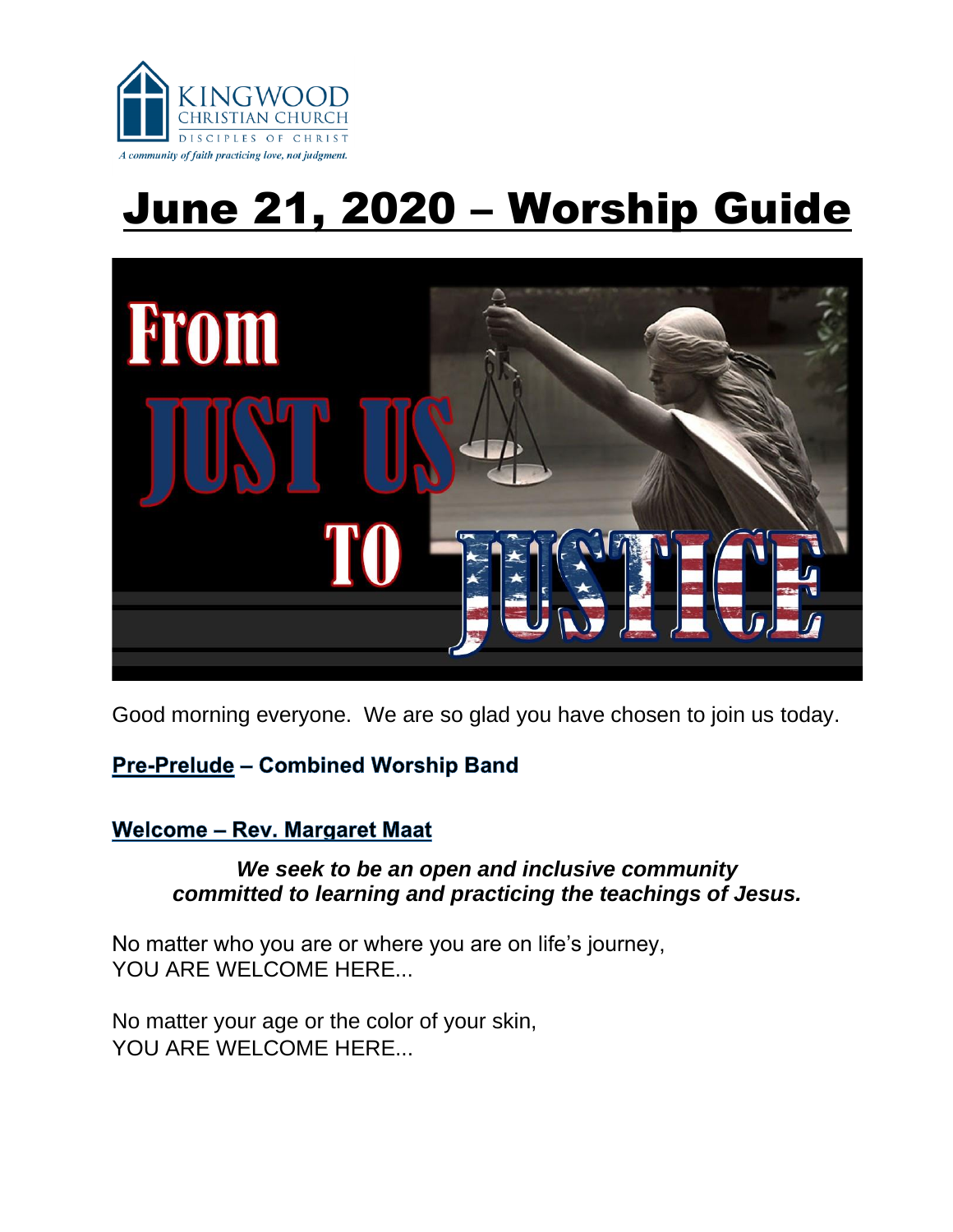

No matter your marital status, or your sexual orientation, YOU ARE WELCOME HERE...

No matter your abilities or special needs, or the state of your health, YOU ARE WELCOME HERE...

No matter your gender identity, or citizenship, or immigration status, YOU ARE WELCOME HERE...

No matter your emotional state, zip code, level of education, affluence or power,

YOU ARE WELCOME HERE...

If you believe some of the time, none of the time, or all of the time, YOU ARE WELCOME HERE...

Come friends, let's gather around The Table of Jesus, for YOU ARE WELCOME HERE!

#### **Prelude - Combined Worship Band**

Prepare your heart for worship.

#### **Call of Worship - Rev. Margaret Maat**

*One*: God of Life, **All**: You are as near to us as our breath.

**One:** Touch our eyes, **All**: That we may see you in one another.

*One*: Open our ears, **All**: That we may hear your voice in the cries of the oppressed.

**One:** Enter our hearts, **All**: that we may be filled with your love and passion for justice for all people.

**One:** Come, O God of life and breath and wholeness. **All**: Be with us now. Show us the way to renewal and grant us the courage to be people of your Way, that all shall know that you are Yahweh."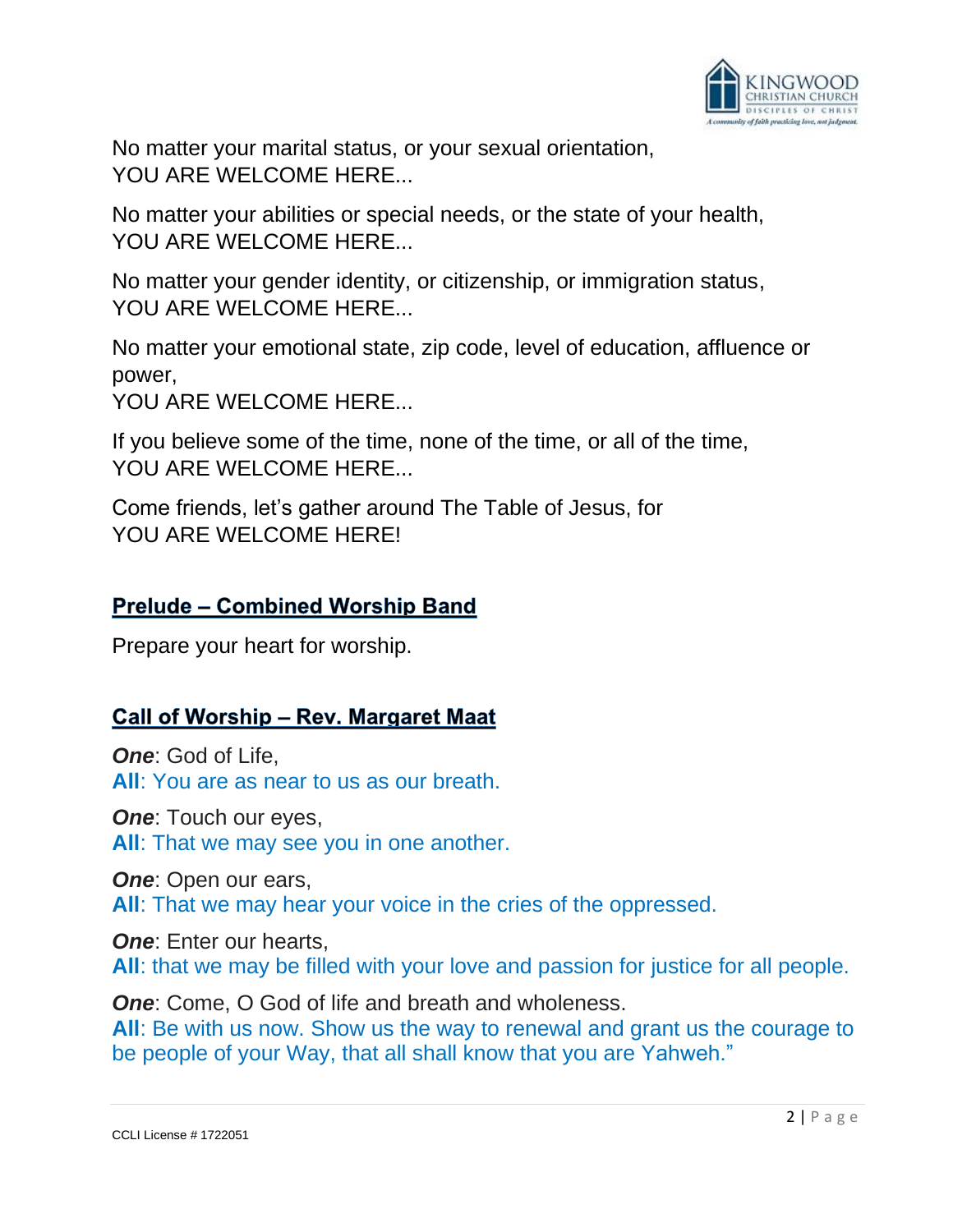

# Hymn: The Lord Listen to Your Children, Combined Worship Band

#### with Special Guest Rev. Margaret Maat

#### **Chorus**

Lord listen to Your children praying Lord send Your Spirit in this place Lord listen to Your children praying Send us love send us pow'r send us grace

#### **Verse 1**

Something's gonna happen Like the world has never known When the people of the Lord get down to pray A door's gonna swing open And the walls come a-tumbling down When the people of the Lord get down to pray

#### **Verse 2**

He's gonna take over He's gonna take control When the people of the Lord get down to pray He's gonna move the mountain He's gonna make the waters roll When the people of the Lord get down to pray

#### **Verse 3**

You're gonna know it When the Lord stretches out His hand And the people of the Lord get down to pray There's gonna be a brand new song Of vict'ry in this land When the people of the Lord get down to pray

**"The Lord Listen to Your Children" | CCLI Song # 22829 | Author: Ken Medema Copy Right Notice: © 1973 Hope Publishing Company | For use solely with the SongSelect® Terms of Use. All rights reserved. [www.ccli.com](http://www.ccli.com/) |KWCC - CCLI License # 1722051**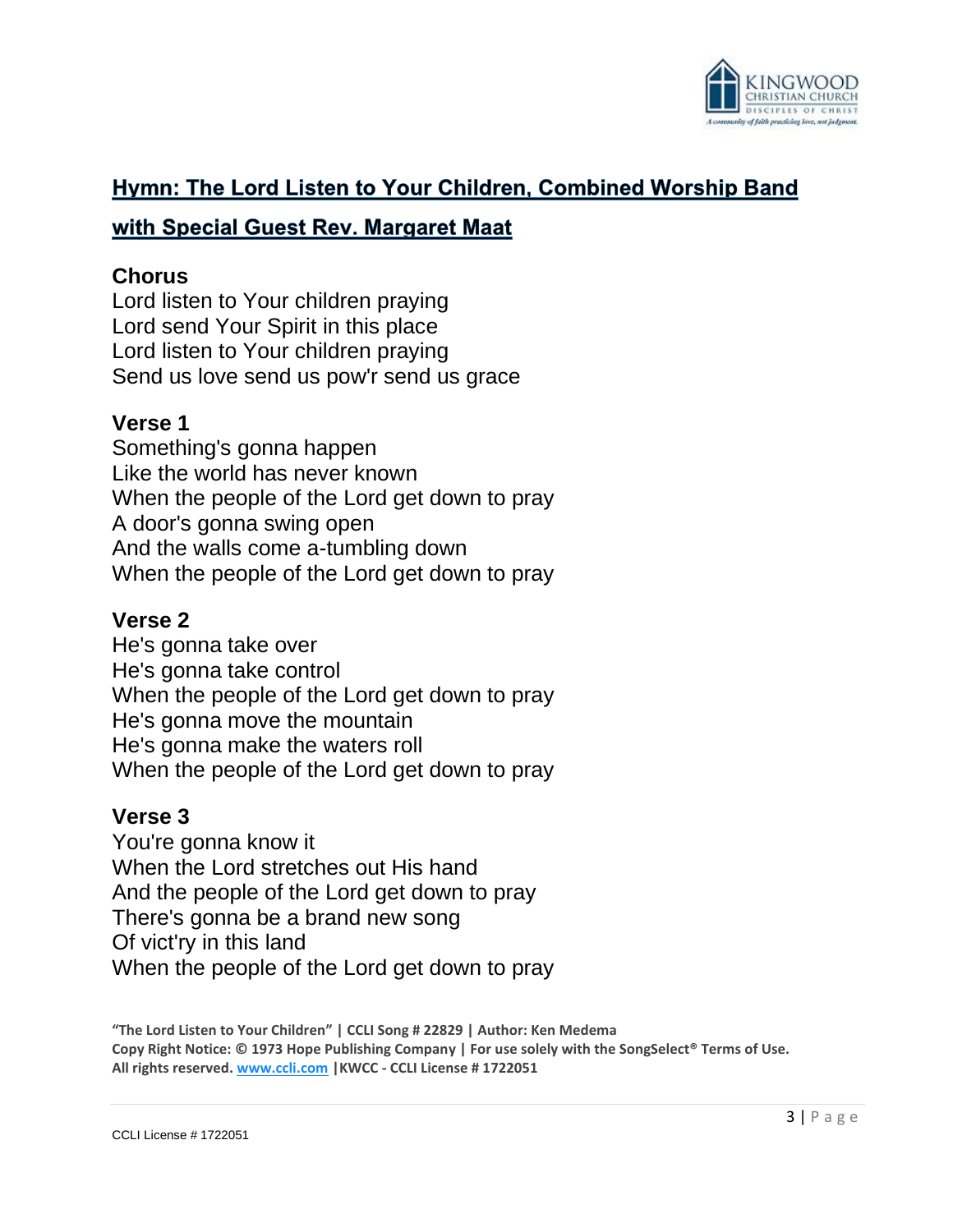

# Prayer of the People - Rev. Dr. Chad Mattingly

*The Lord s Prayer (Spoken) Our Father, Who art in heaven, hallowed be Thy name. Thy Kingdom come, Thy will be done, on earth as it is in heaven. Give us this day our daily bread. And forgive us our debts, as we forgive our debtors. And lead us not into temptation, But deliver us from evil For Thine is the kingdom, and the power, and the glory forever. Amen.*

# Children's Moment - Gini Brown, Elder

# Sermon – Rev. Dr. Chad Mattingly

This morning, we begin a new teaching series called "From Just Us to Justice." It is a study based in the prophets of the Old Testament.

#### (slide 1)

Amos said, "Hear this word, you cows of Bashan … who oppress the poor and crush the needy" (Amos 4:1).

Isaiah said, "Stop bringing meaningless offerings. Your incense is detestable to me … I cannot bear your evil assemblies" (Isaiah 1:13).

Micah said, "Should you not know justice, you who hate good and love evil who tear the skin from my people and the flesh from their bones, who eat my people's flesh, strip off their skin, break their bones in pieces, chop them up like meat for the pan?" (Micah 3:1–3)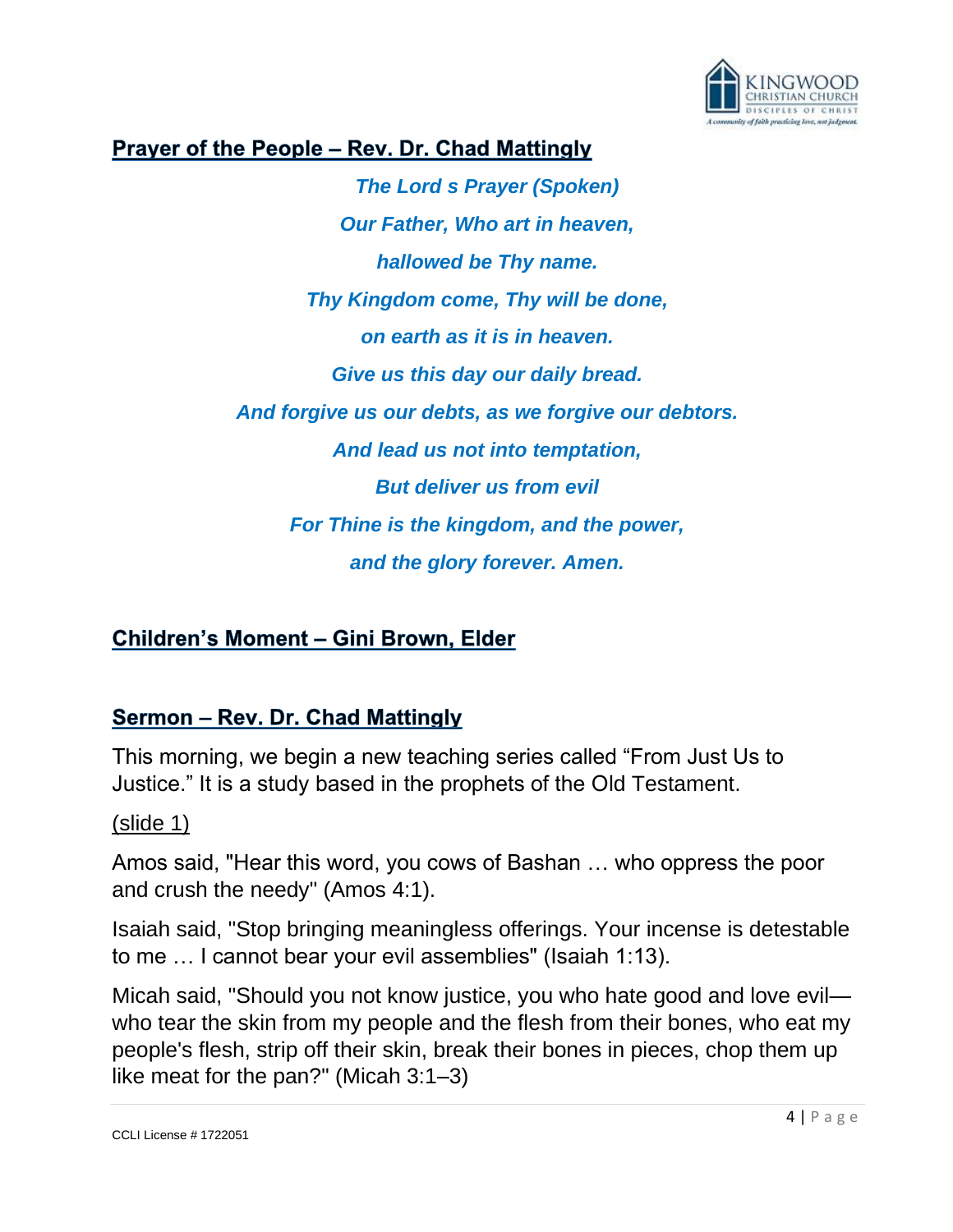

#### (slide 2)

Why should we read the prophets?



John Singer Sargent's Frieze of Prophets Painted 1895 Displayed in Boston Library

#### (slide 3)

Theologian Abraham Heschel said: "The Prophet is a one who feels fiercely. God has thrust a burden upon his soul, and he is bowed and stunned at man's self-interest and greed. Prophecy is the voice God has lent to the silent agony. God is raging in the Prophet's words."



Prophet Jeremiah Artist: Michelangelo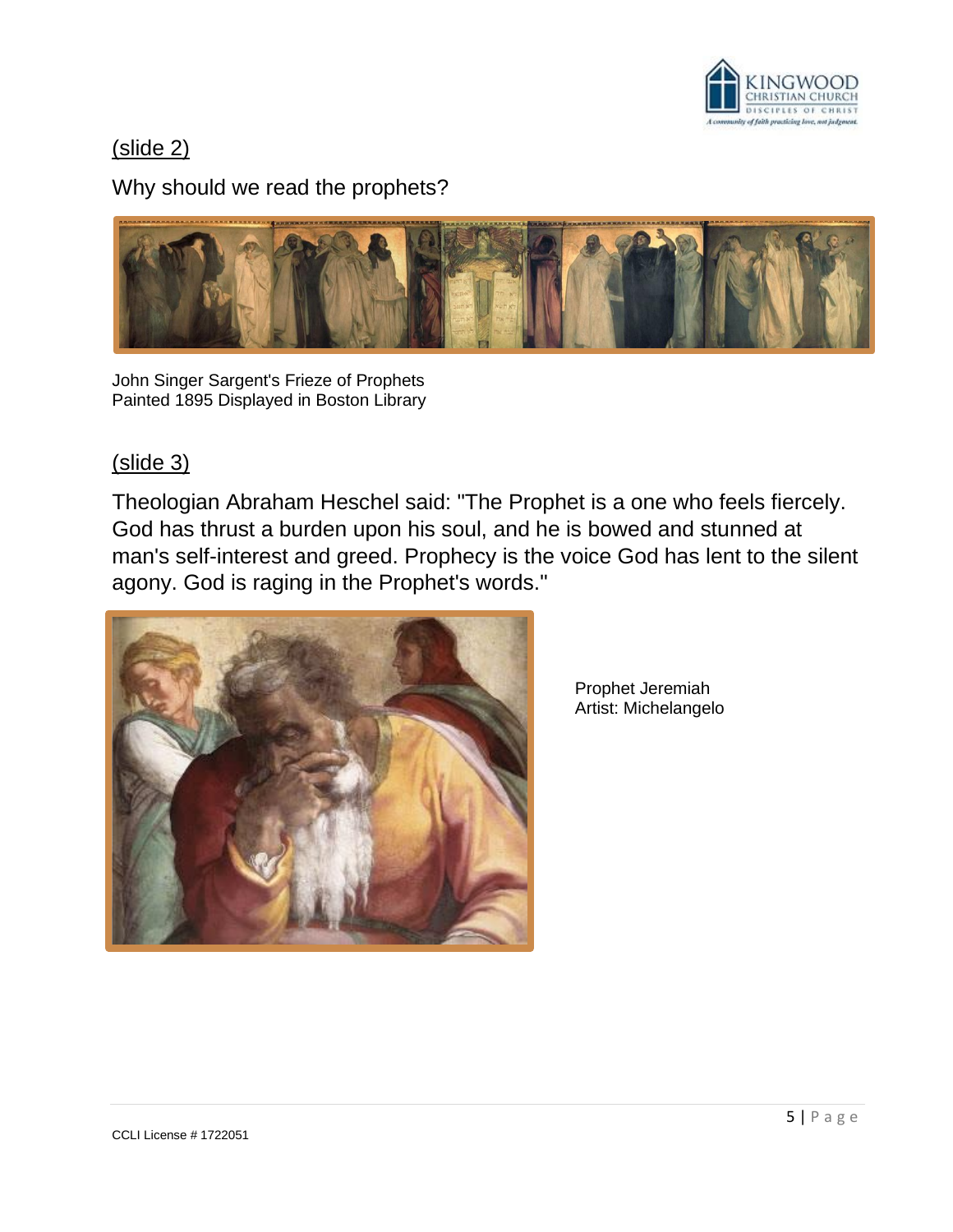

### (slide 4)

"If a liar and deceiver comes and says, 'I will prophesy for you plenty of wine and whiskey,' he would be just the Prophet for this people'" (Micah 2:11).



The Peasant and The False Prophet Bihafrid, in 'The Chronology of Ancient Nations' by Al-Biruni, Tabriz, Iran, 1307AD. University of Edinburgh Or.Ms.161 f.92v.

# (slide 5 & 6)

Micah 6:6-8 - What God Requires

6 "With what shall I come before the Lord,

and bow myself before God on high?

Shall I come before him with burnt offerings,

with calves a year old?

7 Will the Lord be pleased with thousands of rams,

with ten thousands of rivers of oil?

Shall I give my firstborn for my transgression,

the fruit of my body for the sin of my soul?"

8 He has told you, O mortal, what is good;

and what does the Lord require of you

but to do justice, and to love kindness,

and to walk humbly with your God?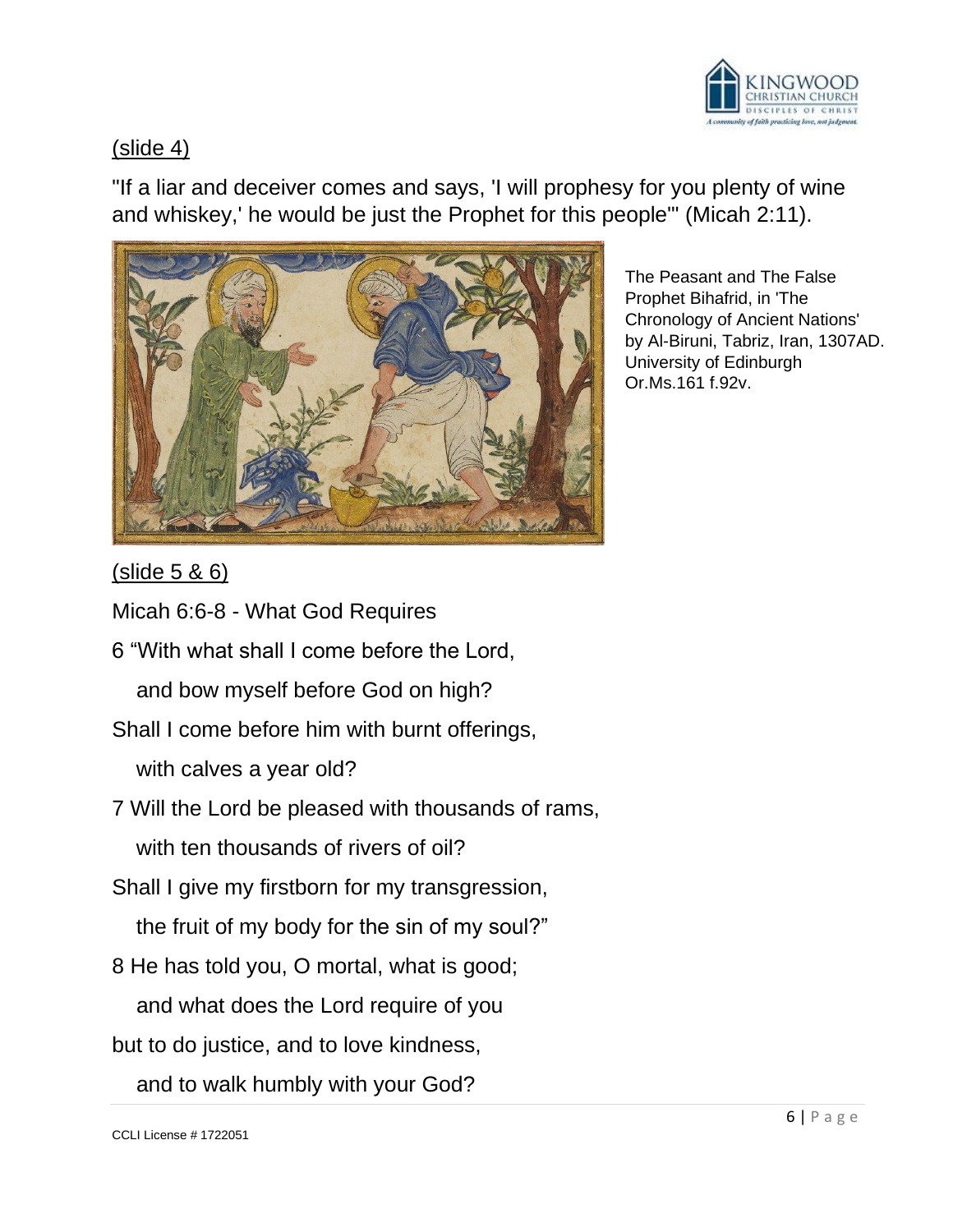

(slide 7)



**Confession of Faith - Rev. Margaret Maat** 

# **We confess that Jesus is the Christ, the Son of the Living God, and proclaim Him Lord and Savior of the world.**

#### **Communion - Rev. Margaret Maat**

*For I have received of the Lord what I have also handed on to you, that the Lord Jesus on the night when he was betrayed took a loaf of bread, and when he had given thanks, he broke it, and said, "This is my body that is for you. Do this in remembrance of me. In the same way he took the cup also after supper saying, "This cup is the new covenant in my blood. Do this, as often as you drink it, in remembrance of me. For as often as you eat this bread, and drink the cup, you proclaim the Lord's death until he comes. – I Corinthians 11:23-26 (NRSV)*

#### **Engage – Rev. Margaret Maat**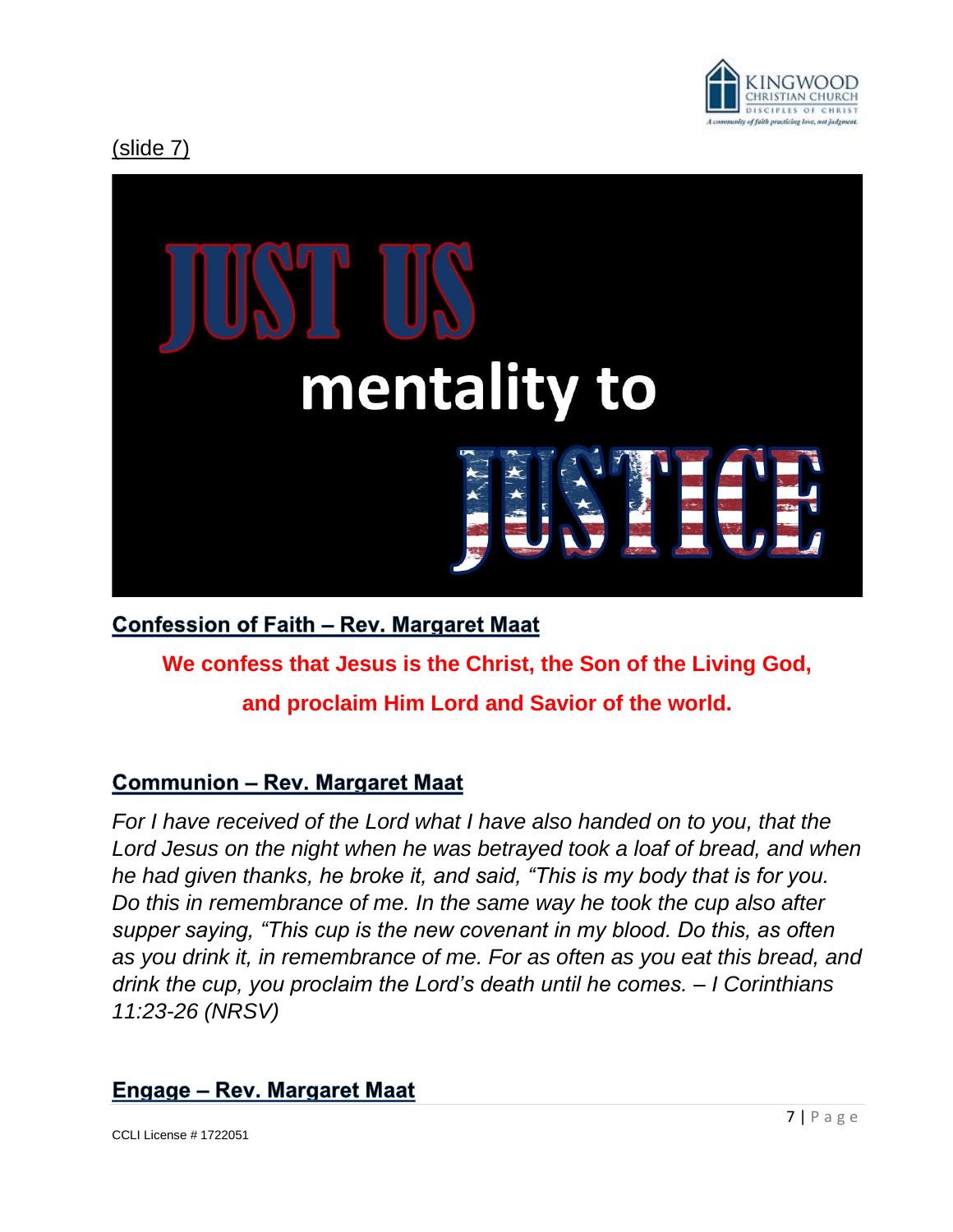

# Special Music - Close Every Door to Me, performed by the Combined **Worship Band with Special Guests Rev. Margaret Maat**

**"Close Every Door to Me"**

**From Joseph and the Amazing Technicolor Dreamcoat. Composed by Andrew Lloyd Webber. Vocal Selections. Broadway. Songbook. With vocal melody, piano accompaniment, lyrics, chord names, introductory text and color photos. 54 pages. Published by Hal Leonard (HL.312505).** 

#### Offertory - Gini Brown

April 2020 YTD

Giving \$142,458.

Expenses \$134,396.

Give easily and securely: Online: www.kwcc.org/givesecure | Text: KWCC to 73256

#### **Announcements - Josh Taylor, Music Director**

- **1)** Family Promise Thank you to all our generous volunteers for your time, meals, and open hearts.
- **2)** Board Meeting and Elder Meeting on June 28th